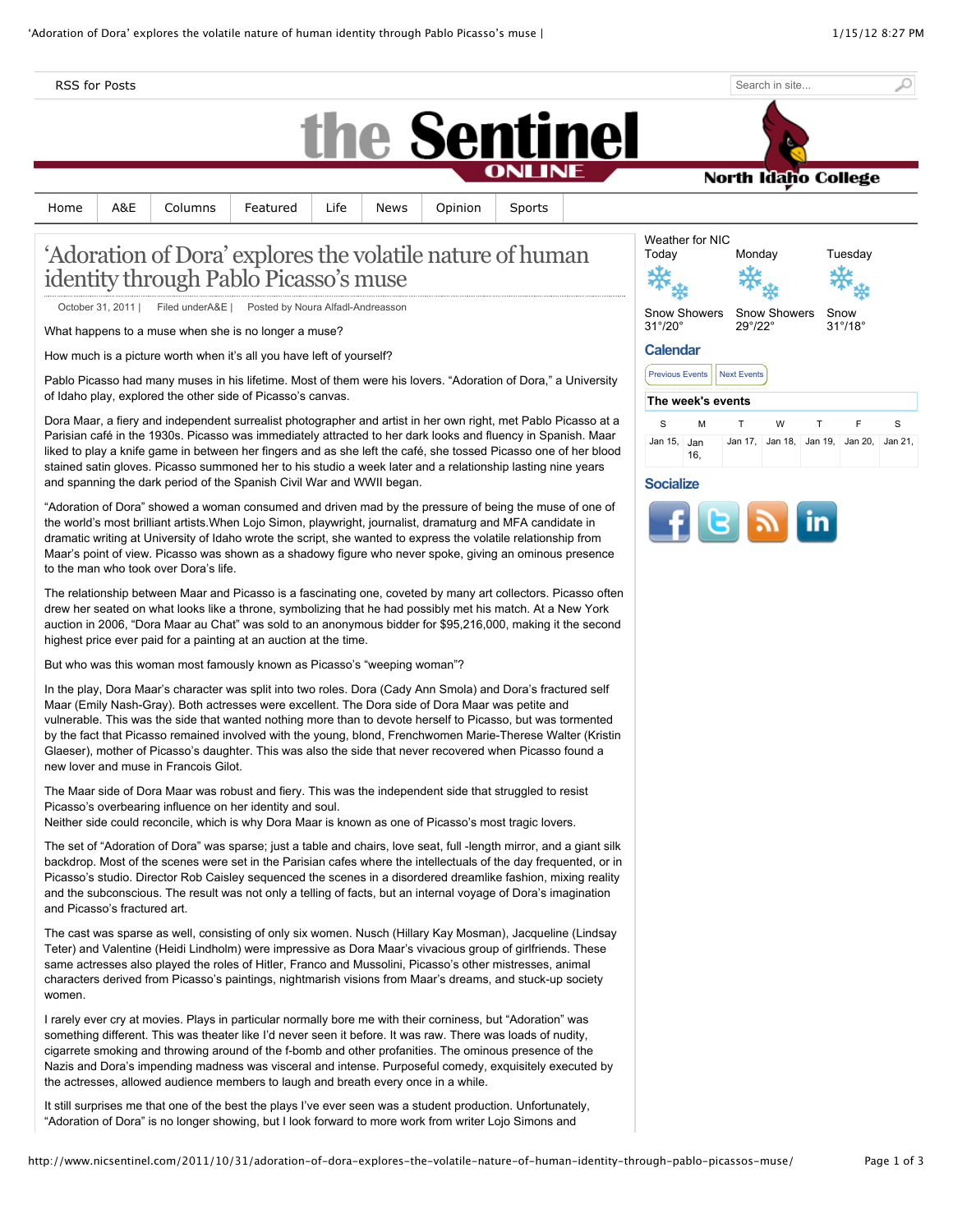'Adoration of Dora' explores the volatile nature of human identity through Pablo Picasso's muse | 1/15/12 8:27 PM

University of Idaho's Department of Theater.

Dora Maar's experience is a universal testament to the delicacy of our own identities. Whether it be a lover, parent, or friend we are constantly trying to balance our own identity against another person's influence. Like many modern celebrities and young lovers, Dora Maar became a victim of love and vanity once she gave up her convictions.

You may also like -



# **Leave a Response**

Your email address will not be published. Required fields are marked **\***





**CAPTCHA Code \* Comment**

| U |  |  |
|---|--|--|
|   |  |  |
|   |  |  |
|   |  |  |
|   |  |  |
|   |  |  |
|   |  |  |
|   |  |  |
|   |  |  |
|   |  |  |
|   |  |  |
|   |  |  |
|   |  |  |
|   |  |  |

You may use these HTML tags and attributes: <a href="" title=""> <abbr title=""> <acronym title=""> <b> <blockquote cite=""> <cite> <code> <del datetime=""> <em> <i> <q cite=""> <strike> <strong>

Post Comment

## **Widgetized Section**

#### **Widgetized Section**

#### **Widgetized Section**

Go to Admin » appearance » Widgets » and move a widget into Footer1 Widget Zone

Go to Admin » appearance » Widgets » and move a widget into Footer2 Widget Zone

Go to Admin » appearance » Widgets » and move a widget into Footer1 Widget Zone